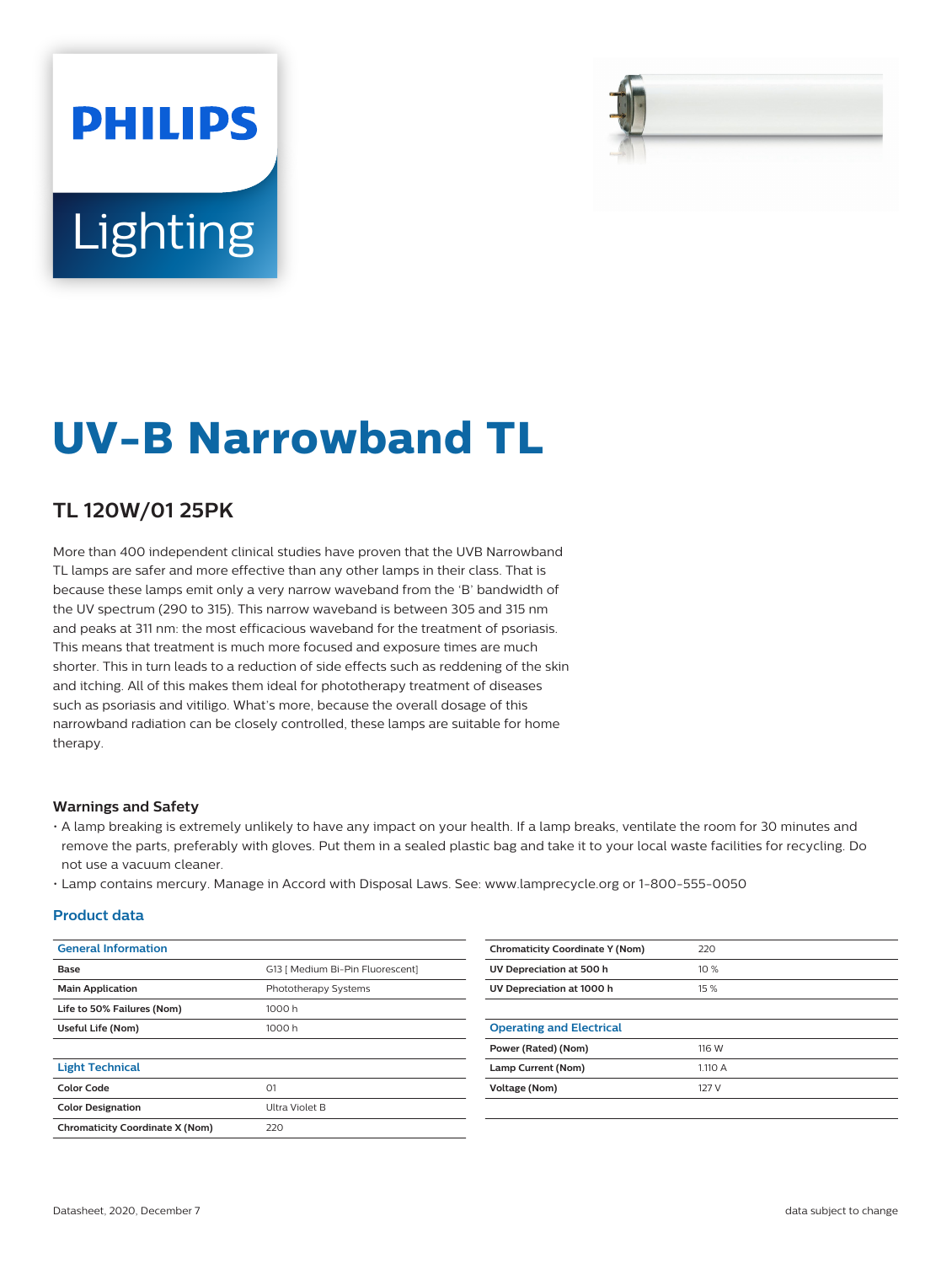#### **UV-B Narrowband TL**

| <b>Mechanical and Housing</b>   |            |  |  |  |
|---------------------------------|------------|--|--|--|
| <b>Cap-Base Information</b>     | No Adaptor |  |  |  |
|                                 |            |  |  |  |
| <b>Approval and Application</b> |            |  |  |  |
| Mercury (Hg) Content (Nom)      | 13.0 mg    |  |  |  |
|                                 |            |  |  |  |
| UV                              |            |  |  |  |
| UV-B Radiation 100 hr (IEC)     | 17 W       |  |  |  |
| UV-B Radiation 5hr (IEC)        | 19.7 W     |  |  |  |
|                                 |            |  |  |  |

| <b>Product Data</b>                  |               |
|--------------------------------------|---------------|
| Order product name                   | TL 120W/01    |
| <b>EAN/UPC - Product</b>             | 8711500264831 |
| Order code                           | 304428        |
| <b>Numerator - Quantity Per Pack</b> |               |
| Numerator - Packs per outer box      | 25            |
| Material Nr. (12NC)                  | 928035200101  |
| Net Weight (Piece)                   | 502.000 g     |

#### **Dimensional drawing**



### TL 120W/01 40.5 mm 2000 mm 2007.1 mm 2004.7 mm 2014.2 mm

**Product D (max) A (max) B (max) B (min) C (max)**

#### **Photometric data**